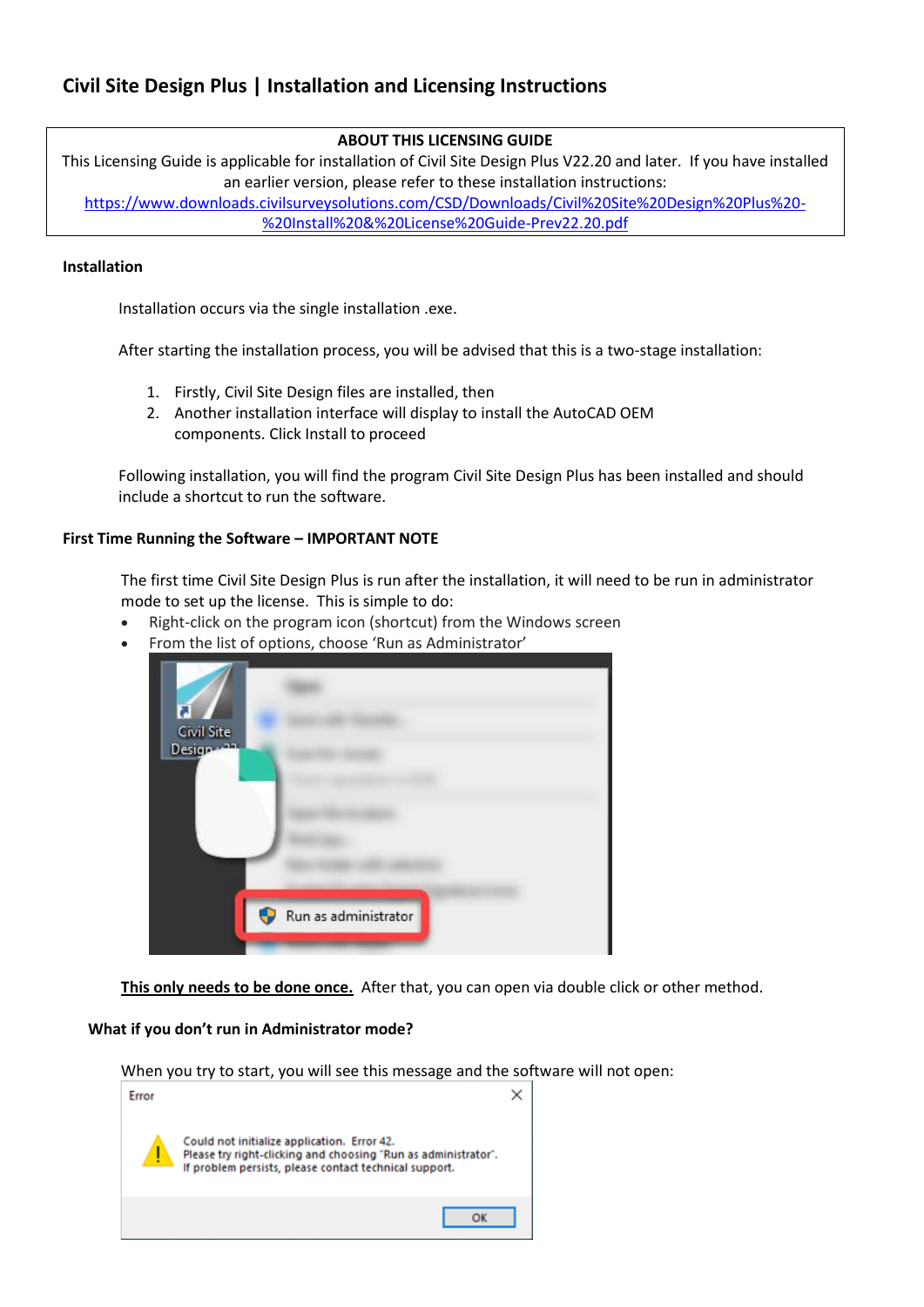### **Licensing**

Licensing Process:

1. Start Civil Site Design. The following form will display:



- *Note: Following installation, users will be able to click on Evaluate to operate the software for up to 30 days*
- 2. Click on Activate Civil Site Design Plus. The following form will display:

|                        |                           | Civil Site Design Plus Activation                                                                                                                            |
|------------------------|---------------------------|--------------------------------------------------------------------------------------------------------------------------------------------------------------|
|                        |                           | License Version: V22                                                                                                                                         |
|                        |                           | Customers eligible for a permanent license:<br>Please email the User Code 1 and User Code 2 numbers<br>shown below to licensing@civilsurveysolutions.com.au. |
|                        | User Code 1:              | User Code 2:                                                                                                                                                 |
|                        | <b>Activation Code 1:</b> | <b>Activation Code 2:</b>                                                                                                                                    |
|                        |                           |                                                                                                                                                              |
| Click here for support |                           |                                                                                                                                                              |

- 3. Screen shot Civil Site Design Plus Activation page displaying the **User Code 1** and **User Code 2**  and send t[o licensing@civilsurveyoslutions.com.au](mailto:licensing@civilsurveyoslutions.com.au) for activation
- 4. You will be sent one or two Activation Codes (**Activation Code 1**, and **Activation Code2**) pending the license type